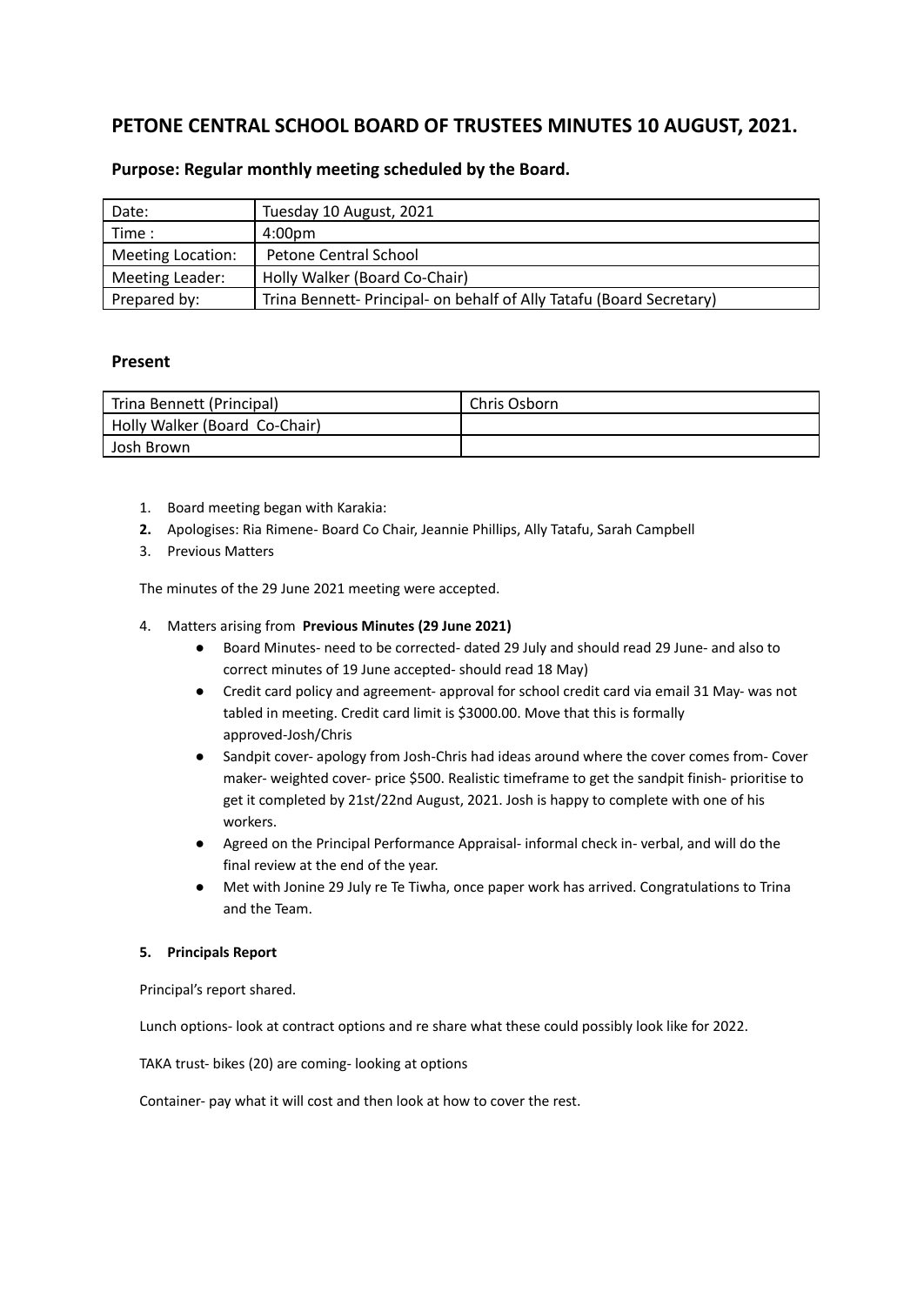#### **Action:**

All- to do homework and see what is out there in regards to containers.

Chris and Holly will go back to the PTA to seek help for over and above.

Te Ahu ō te Reo Māori- all teachers involved.

Principals report and Financials accepted- Holly

10 YPP tabled.

The Principal's Report was tabled and accepted. All approved

#### **6. The Financial Report.**

Trina shared the Financial Report.

The Financial Report was tabled and accepted. All approved.

#### **7. The Strategic Report (Environment)**

PTA keen to assist with grant applications around the playground.

**Action:** Chris and Holly shared information from the PTA. Junior playground discussed, good grounding of support people on the PTA for grant applications. Chris and Holly to investigate information around playgrounds etc. Will need to minute decisions and grant applications in board meetings.

Film fundraiser in September- at the Lighthouse Cinema Petone.

Holly to find out from Jackson Street Programme in regards to Christmas Parade.

Working bee scheduled for the 28th August. Email to be sent to Faye/Trina in regards to ordering mulch/pellets.

#### **Action:**

Holly to do Board Pānui for Term 3.

### **8. Other Matters.**

Charter update- proposed questions for parents to engage- changes or suggestions etc.

Policy- updates--- Holly to circulate in pānui to parents (Disclosure and Visitors)

Chris - revisit on Parents Report against the School Curriculum.

**Action**: Chris tabled re worded policy.

All approved and accepted

Board Plan- on track

#### **Reviews by Term 3- Principal report/data review/budget- all done**